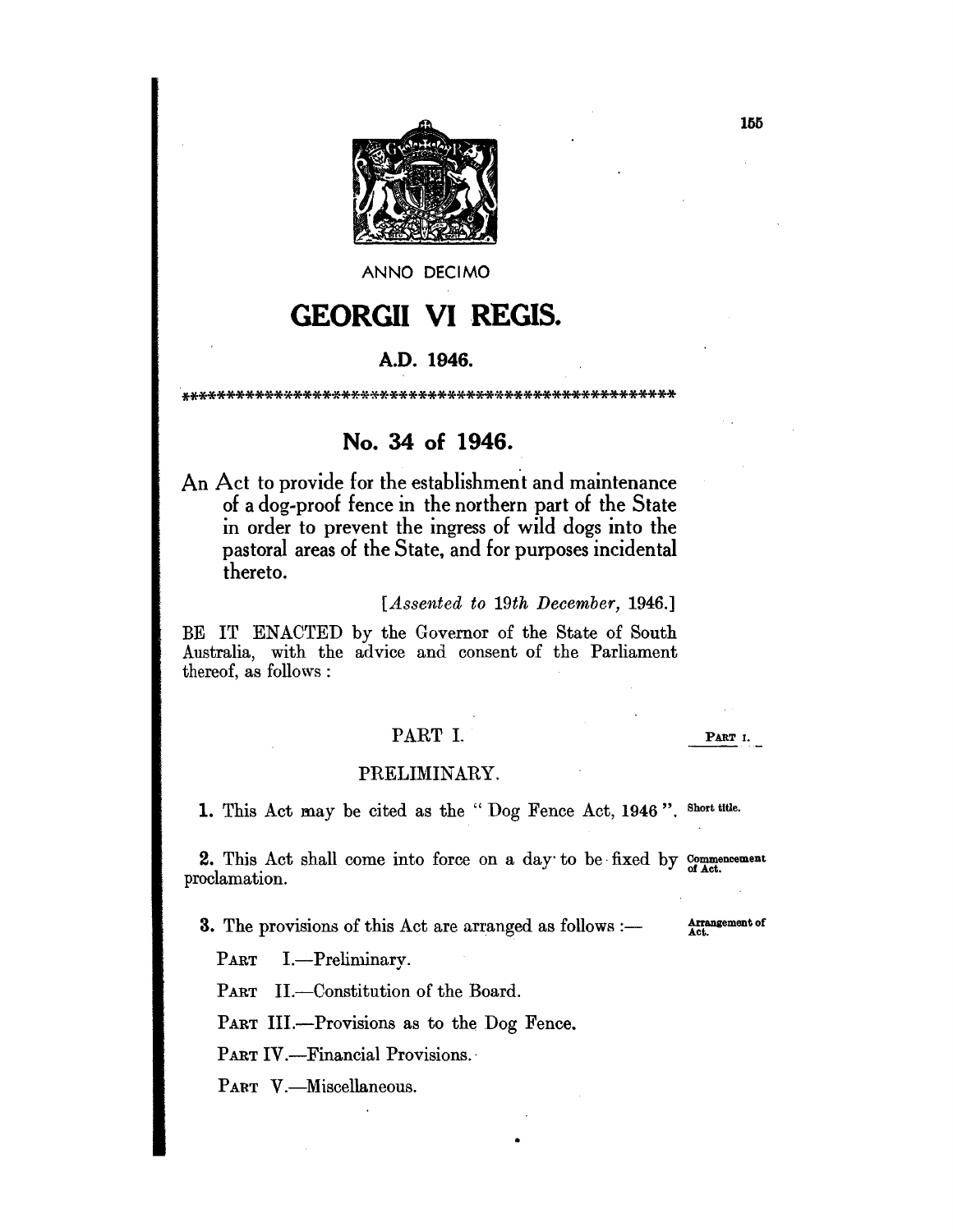156

技术(September)

..

I:

 $\mathbb{M}$  ,  $\mathbb{I}$ i' . i C'

Interpretation.  $\Phi$ . In this Act, unless the context or subject matter otherwise requires-

- " board" means The Dog Fence Board constituted pursuant to this Act :
- " chairman " means chairman of the board :
- "Crown lands" means Crown lands as defined in the Crown Lands Act, 1929-1944 :
- "dog-proof fence" means a dog-proof fence as defined in the Vermin Act, 1931-1945, or any other substantial dog-proof fence approved of in writing by the Minister on. the recommendation of the board:
- "financial year" means the period of twelve months ending on the thirtieth day of June:
- " member" means a member of the board and includes the chairman:
- "Minister" means the Minister of the Crown to whom for the time being the administration of this Act is committed by the Governor:

" occupier " means-

- (a) the owner or tenant of any freehold land:
- (b) the holder of any land held under agreement, lease or licence made or granted by or on behalf of the Crown, or by or on behalf of any person or authority holding lands belonging to the Crown or in whom or which lands belonging to the Crown are vested:
- 
- (c) a mortgagee in possession :<br>" owner" with relation to any fence, includes a vermin board within the meaning of the Vermin Act, 1931-1945 :
- "rabbit-proof fence" means a rabbit-proof fence as defined in the Vermin Act, 1931-1945 :
- " suburban land" means suburban lands as defined in the Crown Lands Act, 1929-1944 :
- "town" means town as defined in the Vermin Act, 1931- 1945 :
- " vermin-proof fence" means vermin-proof fence as defined in the Vermin Act, 1931-1945 :

" wild dog" includes a dingo and any cross of a dingo.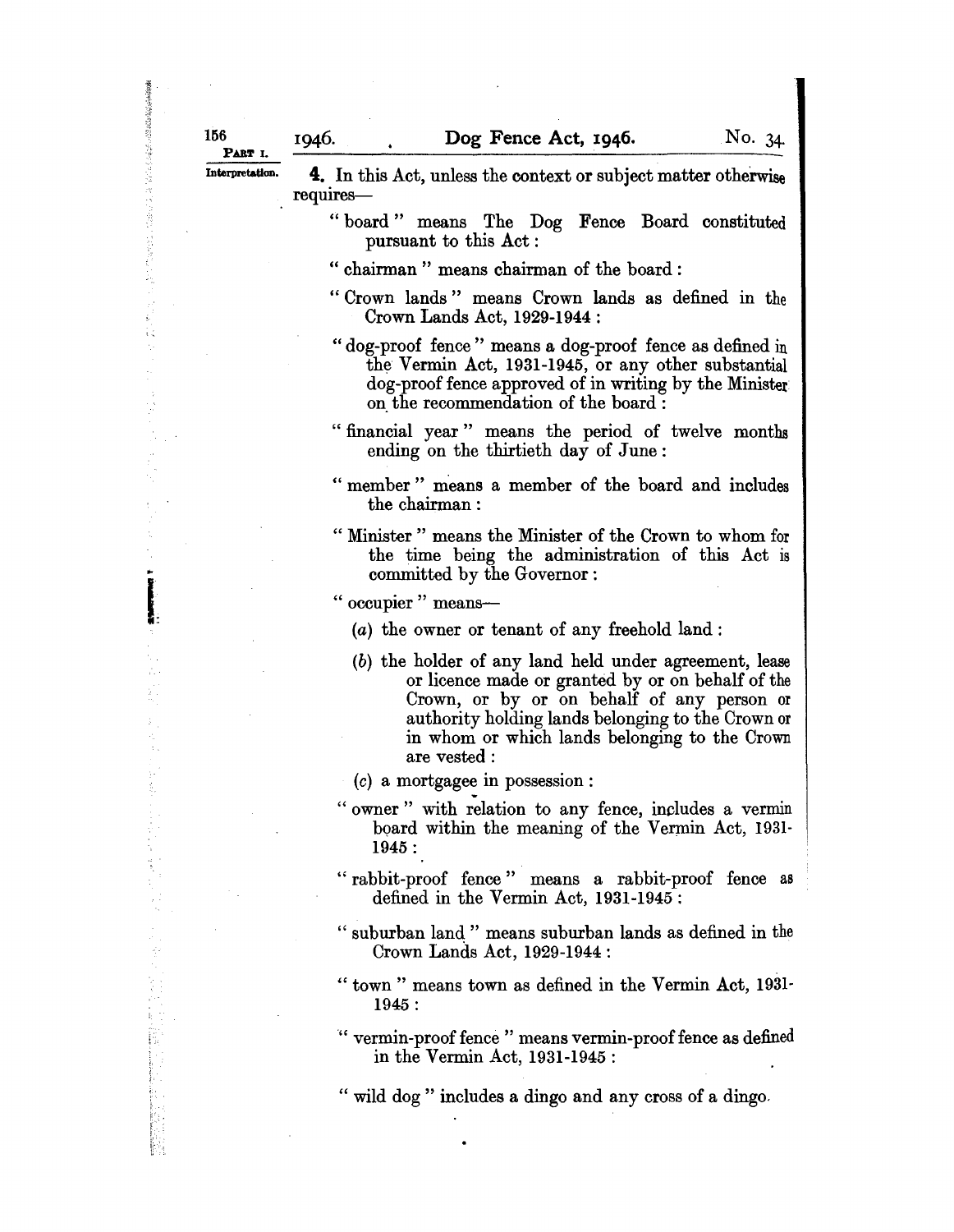### PART II. PART II.

### CONSTITUTION OF THE BOARD.

**5.** (1) There shall be established a board to be called "The Constitution Dog Fence Board".

(2) The board shall be a body corporate with perpetual succession and a common seal and, subject to this Act, shall have power in its corporate name to take, hold, and dispose of real and personal property of every kind and be a party to any legal proceedings.

(3) Every court and every person acting judicially shall take judicial notice of the seal of the board and when the seal appears on any document shall presume that it was properly affixed thereto.

**6.** (1) The board shall consist of four members to be Members of appointed by the Governor as follows :-

- I. One member, who shall be chairman, shall at the time of the appointment, be the chairman or a member of the Pastoral Board :
- II. Two members shall be appointed on the nomination of the Stockowners' Association of South Australia:
- III. One member shall be appointed on the nomination of the Vermin Districts Association.

(2) Except in the case of members first appointed to the board, one of the members appointed as provided by paragraph II. of subsection (1) shall, at the time of being appointed, be an occupier of ratable land adjoining the dog fence or shall be a shareholder of a company which is an occupier of ratable land adjoining the dog fence, and the other member appointed as provided by paragraph II. of subsection (1) and the member appointed pursuant to paragraph III. of subsection (1) shall, at the time of being appointed, in each case be an occupier of ratable land or be a shareholder of a company which is the occupier of ratable land.

(3) If either of the said associations is dissolved, the Minister may, by notice published in the *Gazette,* declare that, for the purposes of this Act, some other association specified by the Minister which has similar objects to the dissolved association, shall be deemed to be substituted for the dissolved association. The provisions of this Act shall be construed so as to give effect to any such notice.

7. (1) Except as otherwise provided by this Act, a member  $T_{\text{term of office}}$ shall, subject to this Act, hold office for four years.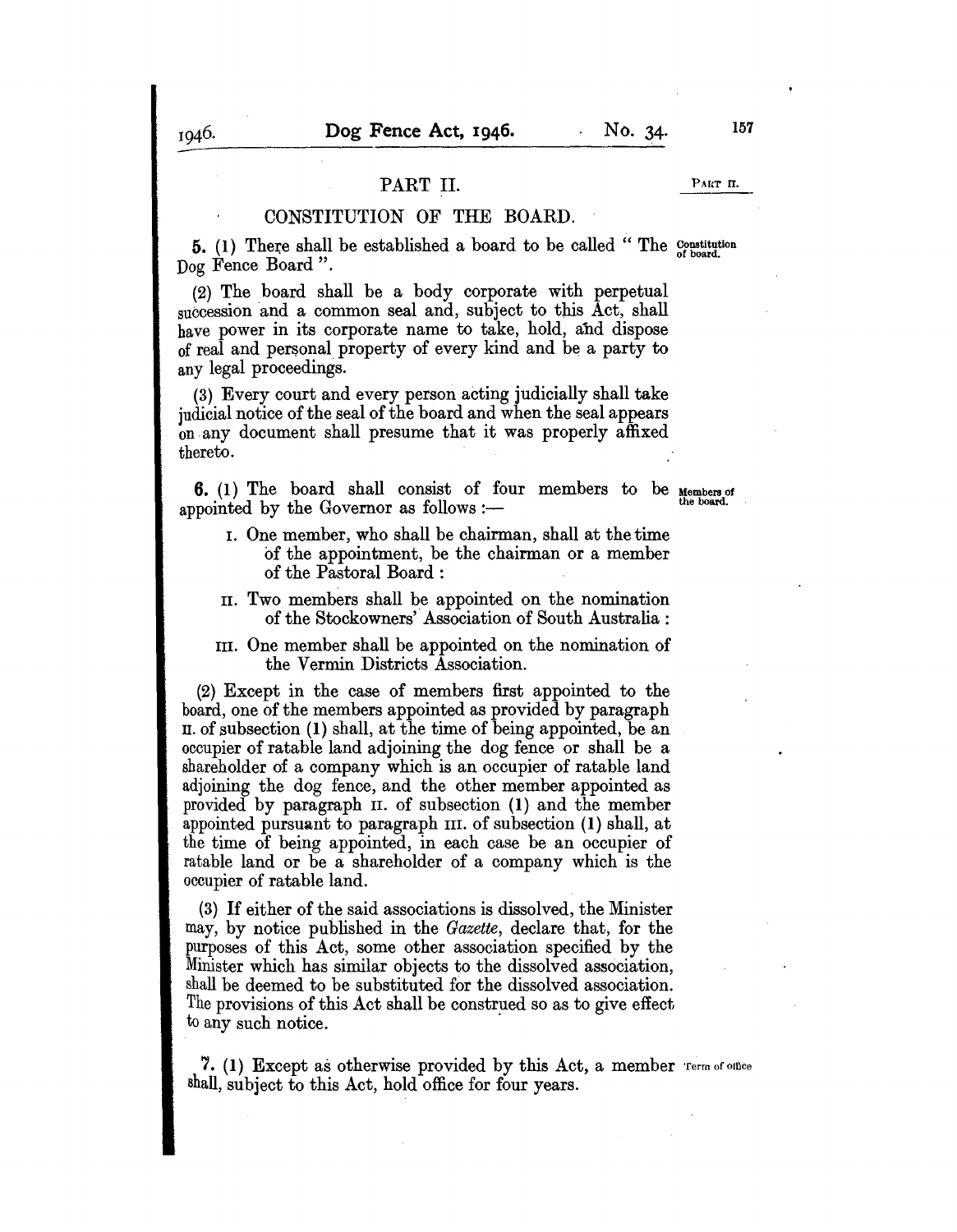$\frac{1}{2}$ 

地位的过去式

....

I:

(2) A member appointed to fill an extraordinary vacancy shall, subject to this Act, hold office only for the unexpired portion of the term of the member in whose place he is appointed.

(3) Any retiring member shall hold office until his successor is appointed.

(4) Any person ceasing to be a member' by reason of the expiration of his term of office shall be eligible for re-appointment if otherwise eligible under this Act.

Retirement of<br>first members<br>of, the board.

**8.** (1) The members first appointed to the board shall retire as follows :--

- I. One of the members first appointed on the nomination of the Stockowners' Association of South Australia, shall retire on the thirtieth day of June next after the expiration of two years from the time of his appointment to the first board. The member to so retire shall be designated by the Governor at the time of 'his appointment:
- II. The member first appointed on the nomination of the Vermin Districts Association shall retire on the thirtieth day of June next after the expiration of two years from the time of his appointment to the first board :
- III. The chairman and the other member first appointed on the nomination of the Stockowners' Association of South Australia shall retire on the thirtieth day of June next after the expiration of four years from the time of his respective appointment to the first board.

(2) Thereafter members shall hold office for the term provided by and subject to this Act.

Power of Minister In default of nomination.

**9.** (1) In any case where, in the opinion of the Minister, there has been unreasonable delay in the nomination of a member by any association entitled to nominate a member, the Minister may, on behalf of that association, nominate a member for appointment by the Governor.

(2) The member so appointed shall be deemed to have been duly nominated by that association and to have been appointed at the time he would have been appointed if so nominated.

(3) The Minister shall give notice of the appointment in the *Gazette*, stating on whose behalf the member was nominated, and the notice in the *Gazette* of the appointment shall be conclusive evidence of the appointment and that the same was duly made.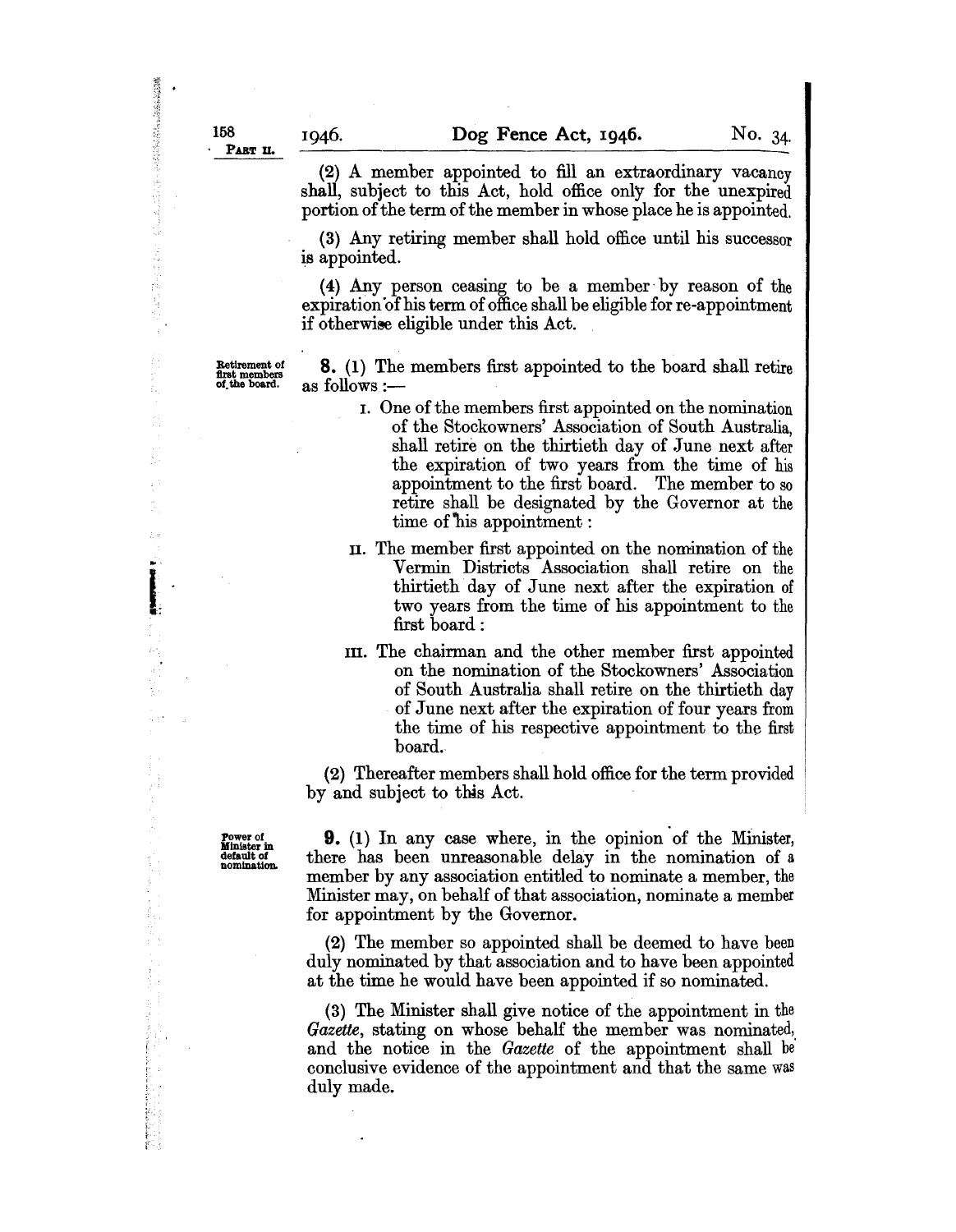10. When any vacancy occurs on the board, whether by Method of expiration of a member's term of office or otherwise, it shall wavancies. be filled in manner provided by this Act by appointment on nomination by the person or association which nominated the member whose place it is desired to fill.

11. (1) In addition to the retirement of members by the Casual vacancies. expiration of their terms of office, the office of a member 'shall be vacated on-

- (a) the death, lunacy, or bankruptcy of the member, or the execution by the member of a statutory deed of assignment for the benefit of his creditors, or his compounding with his creditors for less than twenty shillings in the pound, or the conviction of the member of any indictable offence:
- (b) the absence of the member from three consecutive ordinary meetings of the board, without leave of the Minister:.
- (0) the absence of the member from the State for three consecutive months without leave of the Minister; or
- (d) the resignation of the member by notice in writing, posted or delivered to the Minister.

(2) Any association on the nomination of which any member has been appointed by the Governor may, by notice in writing given to the Minister, request that the appointment of that member be determined before the expiration of his term of office. If satisfied that the appointment should be determined, the Governor may determine the appointment of the member.

**12.** The Governor may dismiss a member from his office- Dismissal of

- (a) if in the opinion of the Governor he is, owing to mental or physical infirmity, incapable of discharging the duties of his office; or
- (b) if he has been guilty of serious misconduct which, in the opinion of the Governor, makes it undesirable that he should remain a member of the board.

13. Every appointment of a member shall be notified in the Notification of *Gazette* and shall take effect as from the date specified in the notification.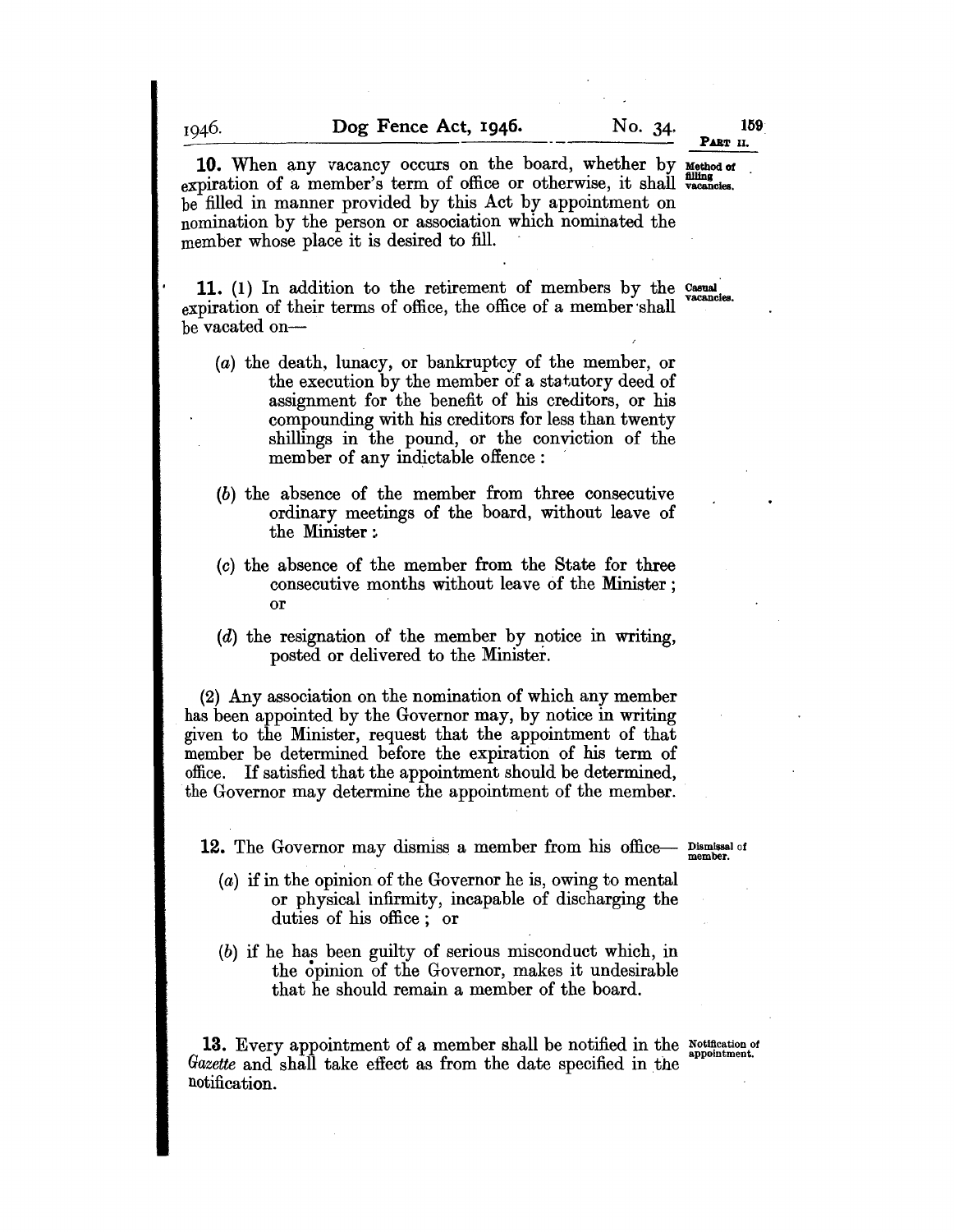無理性の情報を提供する場合には、このことには、このことには、

(传统网络西兰村)

ś

f)

**Moetings and 14.** (1) Meetings of the board shall be held at such times and quorum of a such place as is from time to time determined by the board at such place as is from time to time determined by the board but a meeting of the board shall be held not less than once in every three months.

 $(2)$  A quorum of the board shall consist of three members.

Chairman.  $15. (1)$  The chairman shall preside at all meetings of the board at which he is present.

> $(2)$  In the absence of the chairman from any meeting a member to be selected by the members present, shall preside at the meeting.

> (3) The chairman when presiding at a meeting shall have a casting vote as well as a deliberative vote.

Appointment of ofticcrs.

I...'

医生物质

Ý.

**16.** (1) The board may appoint a secretary and such other officers and servants as are necessary for the purposes of the board at such remuneration as the board from time to time fixes.

(2) A member or any officer or servant of the board shall not be subject, as such, to the Public Service Act, 1936-1945.

(3) With the approval of the Minister administering any department of the public service, the board may employ or make use of the services of any person employed in that department upon any terms and conditions which are agreed upon between the Minister and the board. Notwithstanding subsection (2), any such person shall continue for all purposes to be a member of the public service.

Members' remuneration.

**17.** (1) The members shall be paid from the funds of the board such remuneration as is from time to time fixed by the Minister. Without limiting the discretion of the Minister given by this section, the Minister may fix as remuneration as aforesaid to be paid during such period after the commencement of this Act as the Minister thinks fit, a greater amount than is to be payable after the expiration of that period.

(2) There shall be paid to any member from the funds of the board, in payment of travelling or other expenses necessarily incurred by him on the business of the board, expenses at a rate from time to time fixed by the Minister..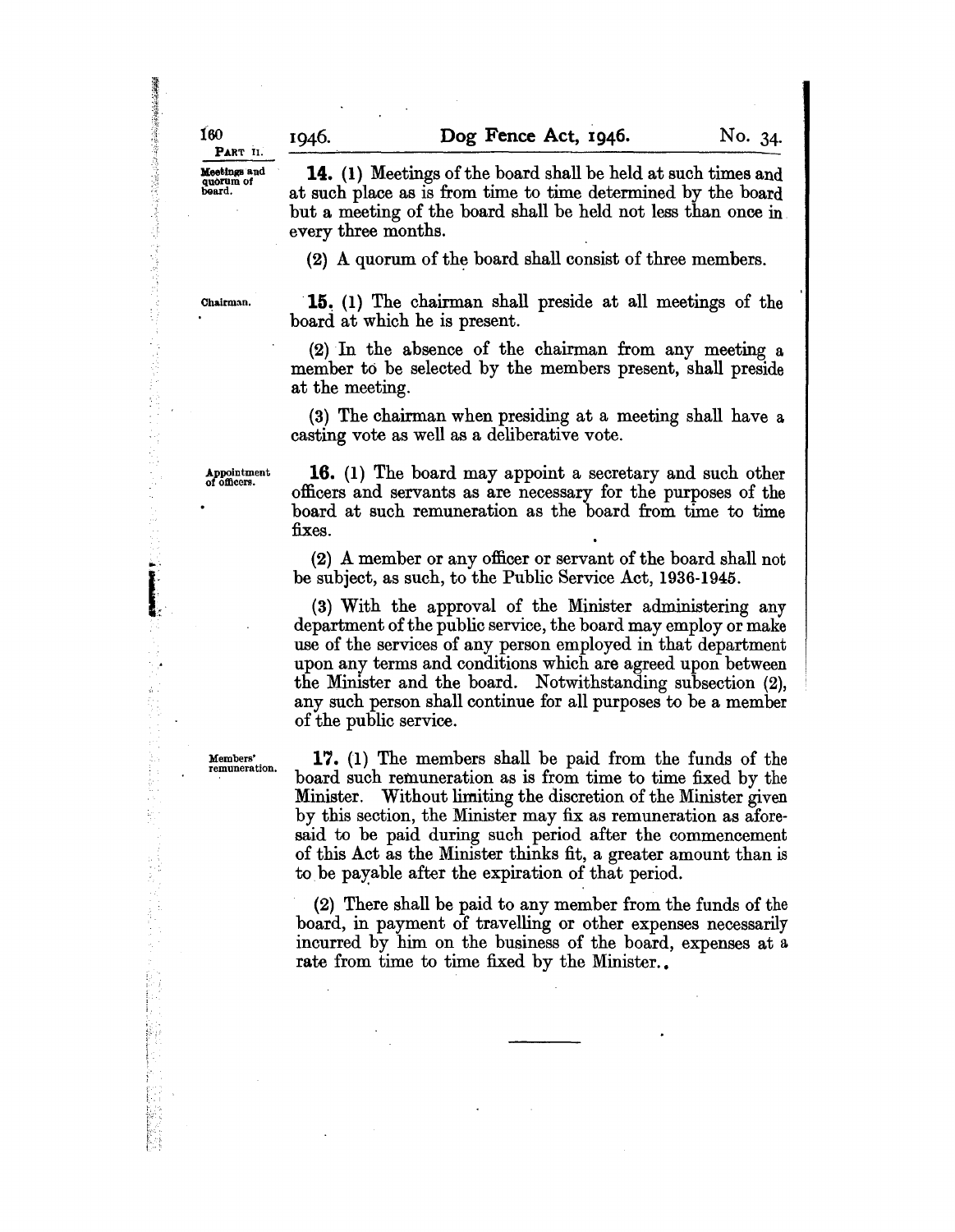## PART III. PART III.

### PROVISIONS AS TO THE DOG FENCE.

18. (1) For the purpose of preventing the ingress of wild  $\frac{\text{Estable}+1}{\text{of degree}}$ . dogs into the pastoral and agricultural areas of the State, a dog-proof fence shall be established and maintained in the northern areas of the State.

(2) The fence so established is in this Act referred to as the " dog fence".

19. (1) The board shall, as soon as may be, recommend to Declaration of the Minister the site of the dog fence. So far as practicable the dog fence shall consist of dog-proof fences already in existence or of fences which are capable of being made dog-proof fences.

(2) The Governor may, upon the recommendation of the board made as aforesaid, declare that the site of the dog fence shall be the site described in the proclamation.

**20.** (1) If, in order to complete any portion of the dog Construction fence, it is necessary to construct a new fence on any land or complete dog fence, if in order to make dog-proof any part of the dog fence situated on any land, it is necessary that the fence be altered for that purpose, the board may, by notice in writing given to the occupier of the land, or, as the case may be, the owner of the fence require the occupier to construct the new fence or, as the case may be, the owner to alter the fence, within the time and in accordance with the directions specified in the notice.

(2) The occupier or, as the case may be, the owner shall thereupon comply with the requirements of the notice, and in default of such compliance, the board may erect the fence or, as the case may be, carry out the alterations, and may recover the cost of so doing from the occupier or, as the case may be, the owner as a debt due to the board by the occupier or owner.

**21.** Upon the recommendation of the board the Governor  $V_{\text{aritation of}}$  of may by proclamation declare that any part of the dog fence  $_{\text{fence}}^{\text{site}}$ shall cease to be part of the dog fence and that in lieu thereof any other fence (being a dog-proof fence or a fence which is capable of being made a dog-proof fence) shall be substituted as part of the dog fence in lieu thereof. The board shall not make any recommendation as aforesaid unless the board is satisfied that proper arrangements have been made between the board, the owner of the fence ceasing to be part of the dog fence and the owner of the fence substituted therefor,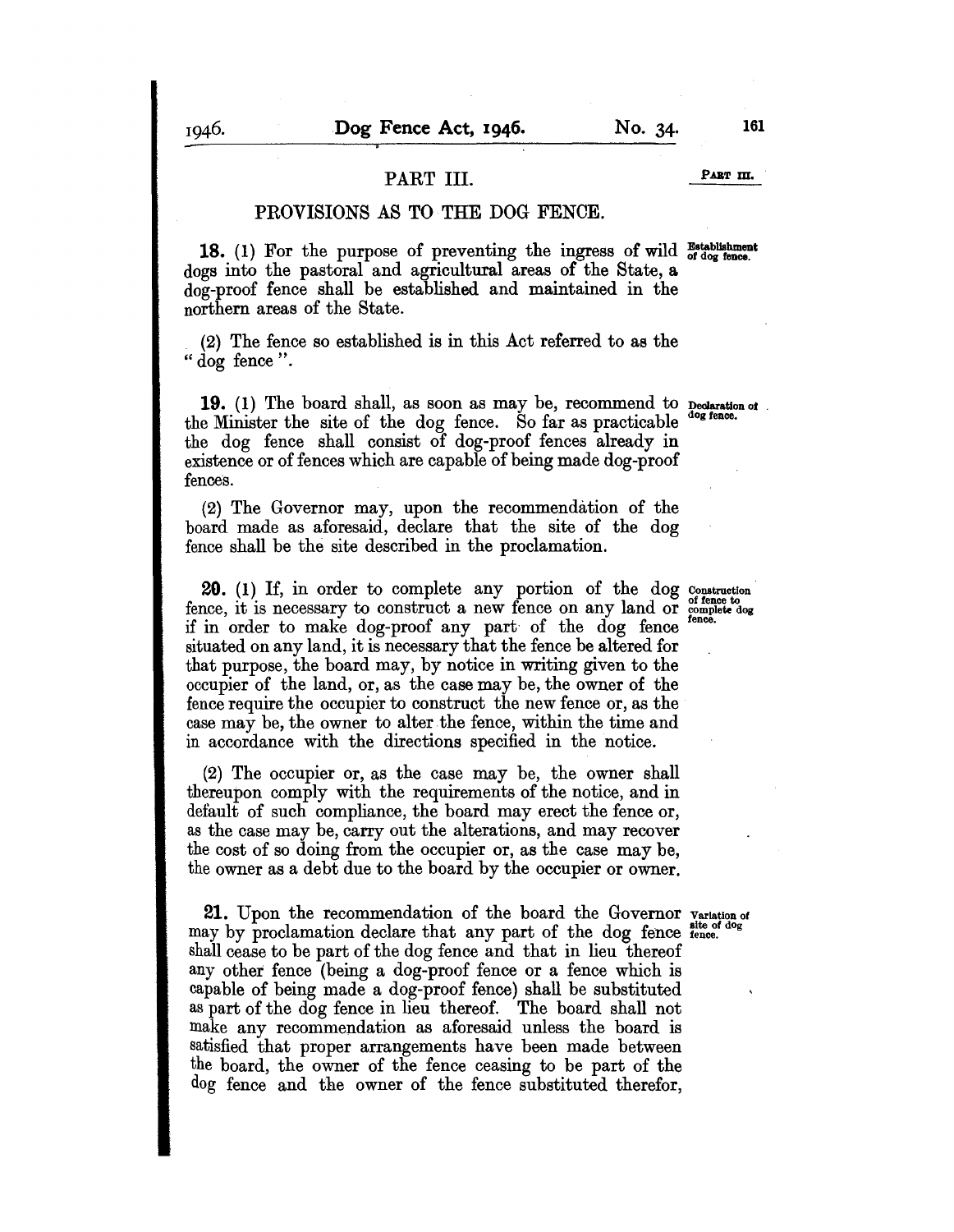for the payment to the owner of the first mentioned fence by the owner of the second mentioned fence of a reasonable part of any expenditure incurred by the first mentioned owner on the fence owned by him.

22. It shall be the duty of the owner of any part of the dog fence to cause the fence to be inspected at proper intervals, to maintain the fence in a proper condition and so that the fence is at all times a dog-proof fence, and to take all reasonable means to destroy all wild dogs in the vicinity of the dog fence.

Powers and duties of board as to dog fence.

Duty of<br>owner to<br>maintain dog fence and destroy wild dogs.

...

おおやまのある あいまんの あいやく あんなん こうかん

不是是

2002年4月

A, i.

k ţ ò. P)

 $\mathbf{I}$ 

 $\frac{1}{2}$  :

 $\frac{1}{2}$ 

23. (1) The board shall have the following powers and duties with respect to the dog fence  $:$ 

- I. The board shall see that the dog fence is properly maintained and that it is at all times dog-proof:
- II. If at the time of becoming a part of the dog fence, any fence is a rabbit-proof fence or a vermin-proof fence, the board may see that the fence is maintained as a rabbit-proof fence or vermin-proof fence, as the case may be:
- III. The board shall see that the dog fence is properly inspected:
- IV. The board shall see that wild dogs are destroyed in the vicinity of the dog fence by the owners of the dog fence.

(2) If the board is satisfied that any owner of any part of the dog fence has failed to maintain or inspect any part of the dog fence owned by him or to keep the fence dog-proof or to destroy wild dogs in the vicinity thereof, the board may carry out any necessary work for the purpose of maintaining or inspecting the fence·or making it dog-proof or of destroying wild dogs in the vicinity thereof, and may recover the cost of so doing from the said owner as a debt due to the board by the owner.

Payments to owners of deg fence.

 $\ddot{\phantom{0}}$ 

24. (1) In every financial year the board shall pay to the owner of any part of the dog fence, such amount per mile of fence as is determined by the board for that year. The amount to be so payable shall be a uniform amount payable to all such owners but shall not exceed the amount of eight pounds for every mile of fence.

(2) Any amount paid as aforesaid to any owner shall be applied by the owner for the purpose of the maintenance and inspection of the fence and the destruction of wild dogs in the vicinity of the fence. With the consent in writing of the board,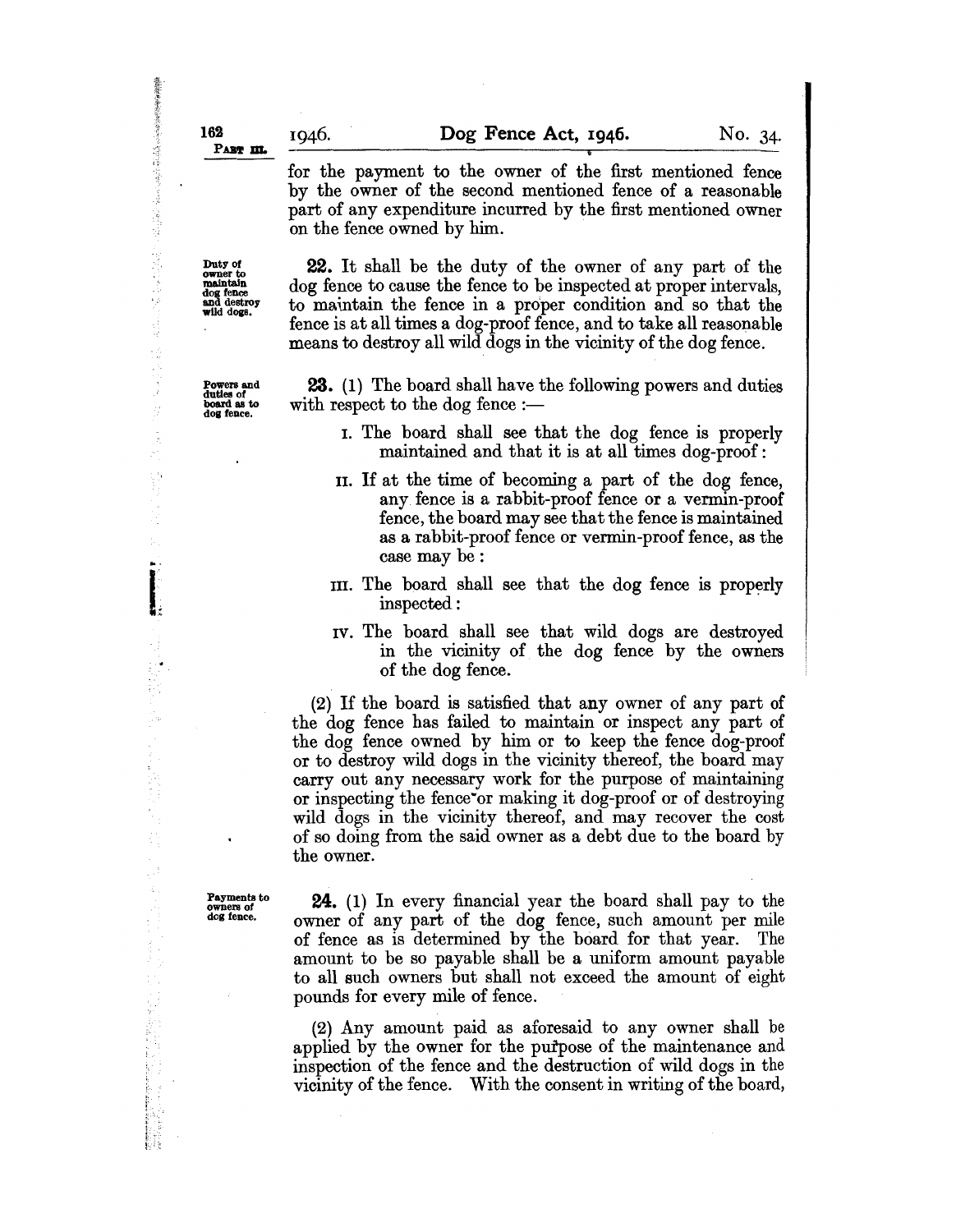the owner may apply any such amount or any part thereof for the payment of any interest payable in respect of any capital liability incurred by the owner in respect of the fence. Any such consent may be given for such period and upon such conditions as the board thinks fit.

(3) The board may, in any case it thinks fit, pay any amount payable pursuant to this section in instalments.

(4) Any amounts paid to any owner pursuant to this section shall be applied as aforesaid during the financial year in respect of which it is paid or during such other period as may be directed in writing by the board and in accordance with any other directions in writing given by the board at the time of payment to the owner; and the board may give any such directions as are referred to in this subsection.

(5) If pursuant to section 20 or section 23 any amount is payable to the board by any owner, that amount shall be set off against any amount payable to the owner pursuant to this section. If satisfied that any owner will not properly carry out the duties imposed upon him by this Act the board may refuse to pay to the owner any balance of any amount payable to the owner under this section or any other amount payable to the owner under this section.

(6) The board may, by notice in writing given to any owner to whom any amount is paid pursuant to this section, at any time require the owner to supply to the board within the time specified in the notice a statement in writing showing how any amounts so paid have been expended during any period specified in the notice and during the financial year in which the notice is given or during the preceding financial year.

### PART IV.

PART **IV.** 

### FINANCIAL PROVISIONS.

25. (1) The board may, with respect to any financial year, Annual rate. declare a rate on all ratable lands.

(2) All lands situated in that part of the State between the dog fence and the southern boundaries of the State shall be ratable land except that the following shall not be ratable  $land :=$ 

(a) Land situated within any of the areas specified in the schedule: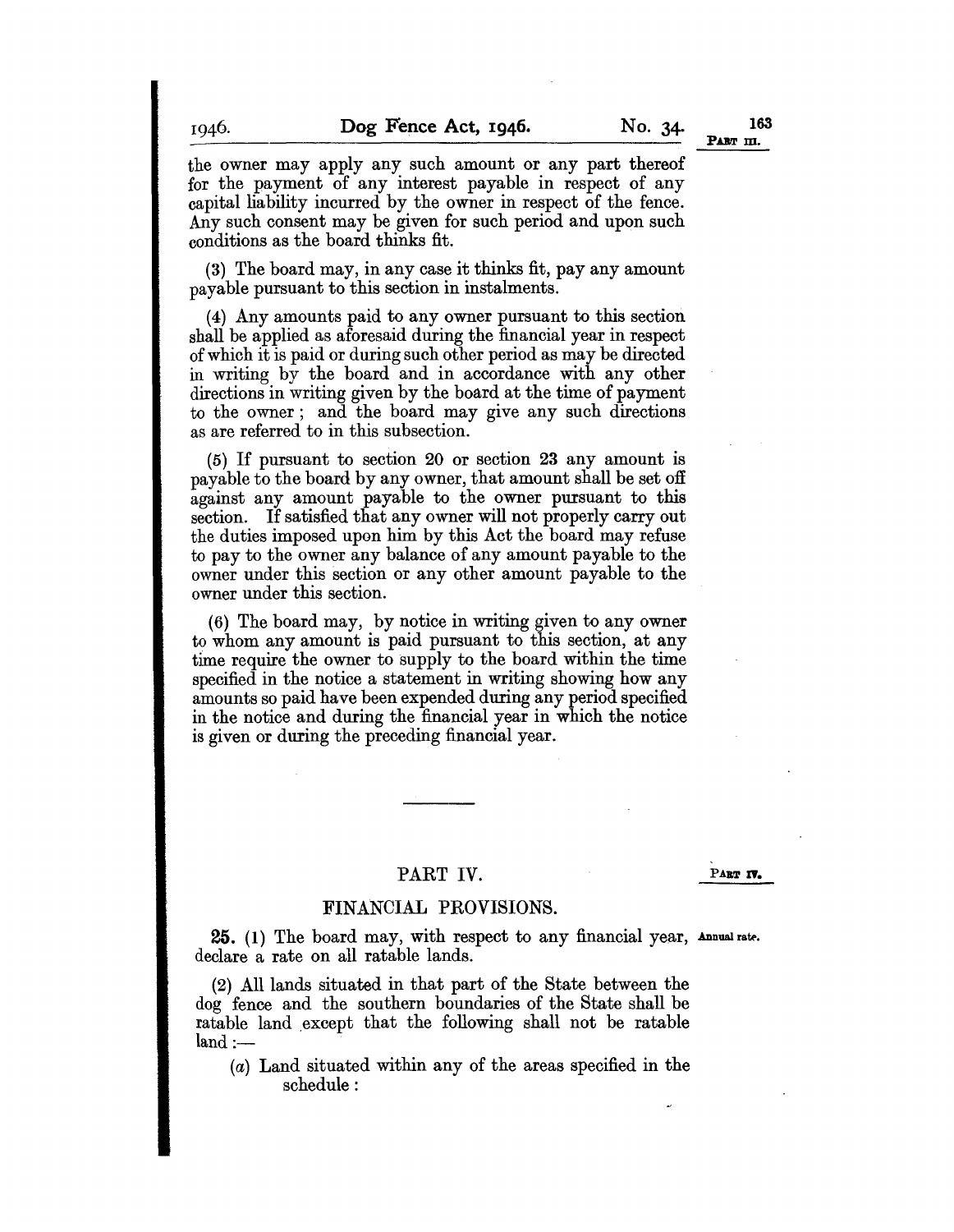(b) Land situated within a municipality or town:

(c) Suburban land:

- (d) Land situated within any irrigation area within the meaning of the Irrigation Act, 1930-1945 :
- (e) Crown lands: Provided that any land which at the commencement of this Act is not Crown lands but which subsequently becomes Crown lands shall be ratable land if not otherwise excepted pursuant to .this subsection:
- *(f)* Land reserved for or dedicated to any public purpose and not let for any purpose other than a public purpose.

(3) If, pursuant to paragraph (e) of subsection (2), any Crown lands are ratable land, the Director of Lands shall, for the purposes of this Act, be deemed to be the occupier thereof and the owner of any fence situated thereon. .

...

in and

1000年10月

ķ. 

왔다

ś

I.•.. "

=~:~to:f 26. (1) The board may, by notice published in the *Gazette*  in the month of June in every year, declare the amount of rates to be paid for the next ensuing financial year in respect of every square mile of ratable land.

> (2) No such rate shall exceed an amount of one shilling and three pence per square mile of ratable land.

Additional rate.

27. (1) The board may, by notice published in the *Gazette*  in the month of June in every year, declare an additional amount of rates, to be paid for the next ensuing financial year in respect of every square mile of ratable land situated within ten miles of any part of the dog fence and which adjoins the dog fence or is separated therefrom only by a road, reserve, or travelling stock route. Every such additional amount shall be of the same amount as the rate declared under section 26 for that financial year.

(2) No such rate shall exceed an amount of one shilling and three pence per square mile of such ratable land and any such rate shall be in addition to any rate declared under section 26.

Minimum rate.

 $\mathcal{L}_{\text{max}}$ 

28. (1) In any case where the sum payable by any person as rates would be less than five shillings, then the sum payable by that person shall be five shillings.

(2) In every case where the ratable land held by any occupier is less than four square miles in the aggregate, that occupier shall not be liable to pay any rate under this Act.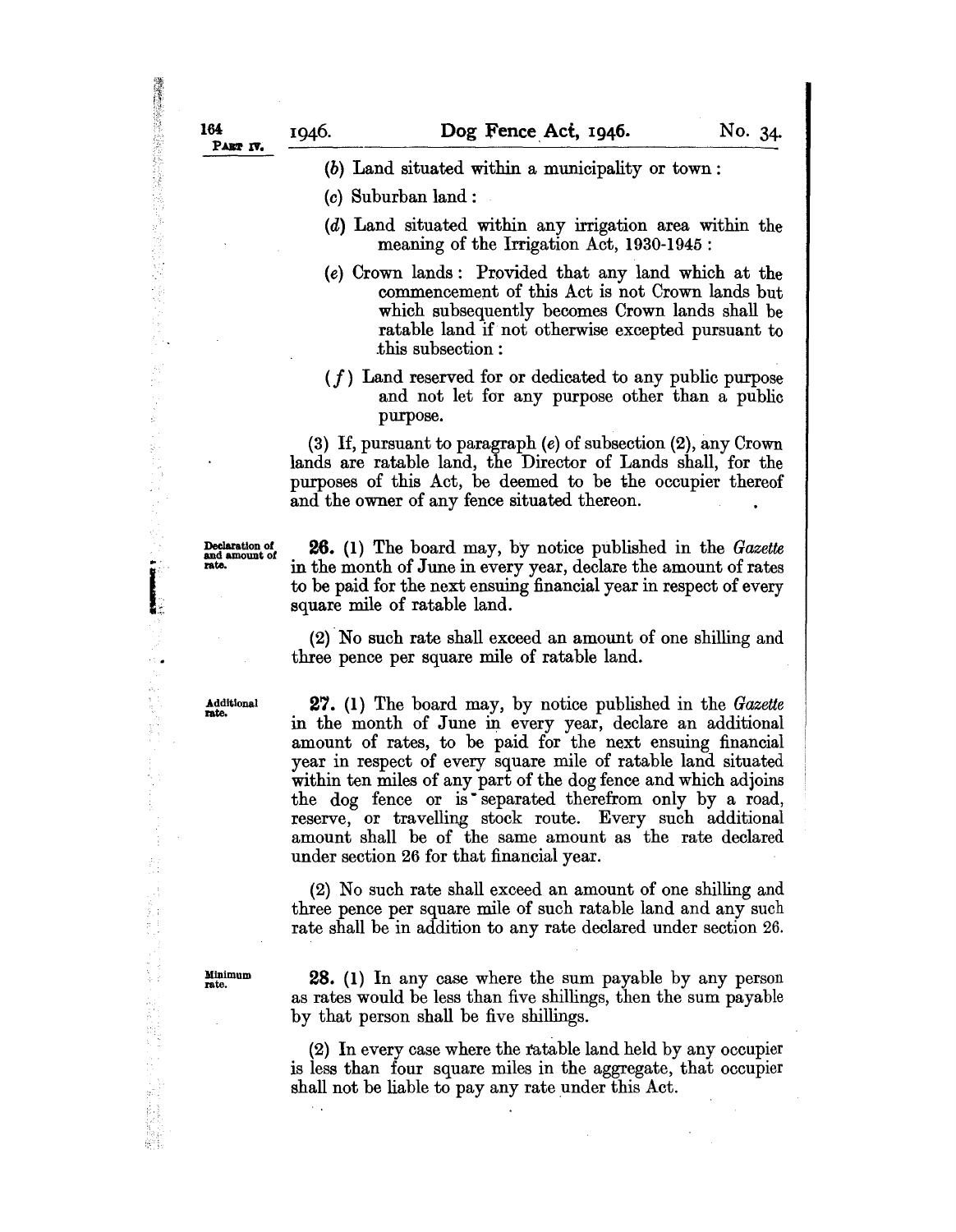165

**29.** (1) The said rates-

- (a) shall be paid by the occupiers for the time being of the lands whereon they are imposed, and shall be a charge on the said lands : Recovery of<br>rates.
- (b) shall be due and payable when declared as provided by sections 26 and 27 in respect of the financial year in respect of which they are declared:
- $(c)$  shall be paid to the board:
- (d) may be levied and recovered by or under the authority of the board in like manner as rent is recoverable under any lease; and when any such rate is levied by distress, a warrant signed by the board shall be sufficient authority to distrain.

(2) If there is no occupier of any such lands at the time when any such rates become payable, and at any subsequent time during the financial year for which the rates are declared . any person becomes the occupier of the said lands, rates shall be payable in respect of the said lands, but the amount payable shall be such proportion of the total rates payable for the full financial year, as the unexpired portion of the said period commencing from the time the said person becomes the occupier as aforesaid bears to the said full financial year.

•

**30.** (1) If any such rate is not paid on or before the thirty- Interest on first day of October next after the rate is declared a penalty of five per centum of the amount of the rate shall thereupon be added thereto and be deemed for all purposes to be part of the rate, but if the rate is payable in respect of any land to which subsection (2) of section 29 applies, the said penalty shall not be added until the expiration of one month after a person becomes the occupier of the land as mentioned in the said section or until the said thirty-first day of October, whichever date shall last occur.

(2) If the rate, as thus increased is not paid within one month after the date fixed under subsection (1) hereof, a further penalty of ten per centum of the amount of the rate as so increased shall at the end of such month be added thereto and. be deemed for aU purposes to be part of the rate.

(3) If the rate, as thus increased, is not paid within one month after the expiration of such first month mentioned in subsection (2) hereof, the same may be recovered in a summary way by the board or any person authorized by the board to recover rates under this Act.

(4) Notwithstanding anything herein contained, the board may, in its discretion, remit, in whole or in part, any amount added by way of penalty under this section.

1946.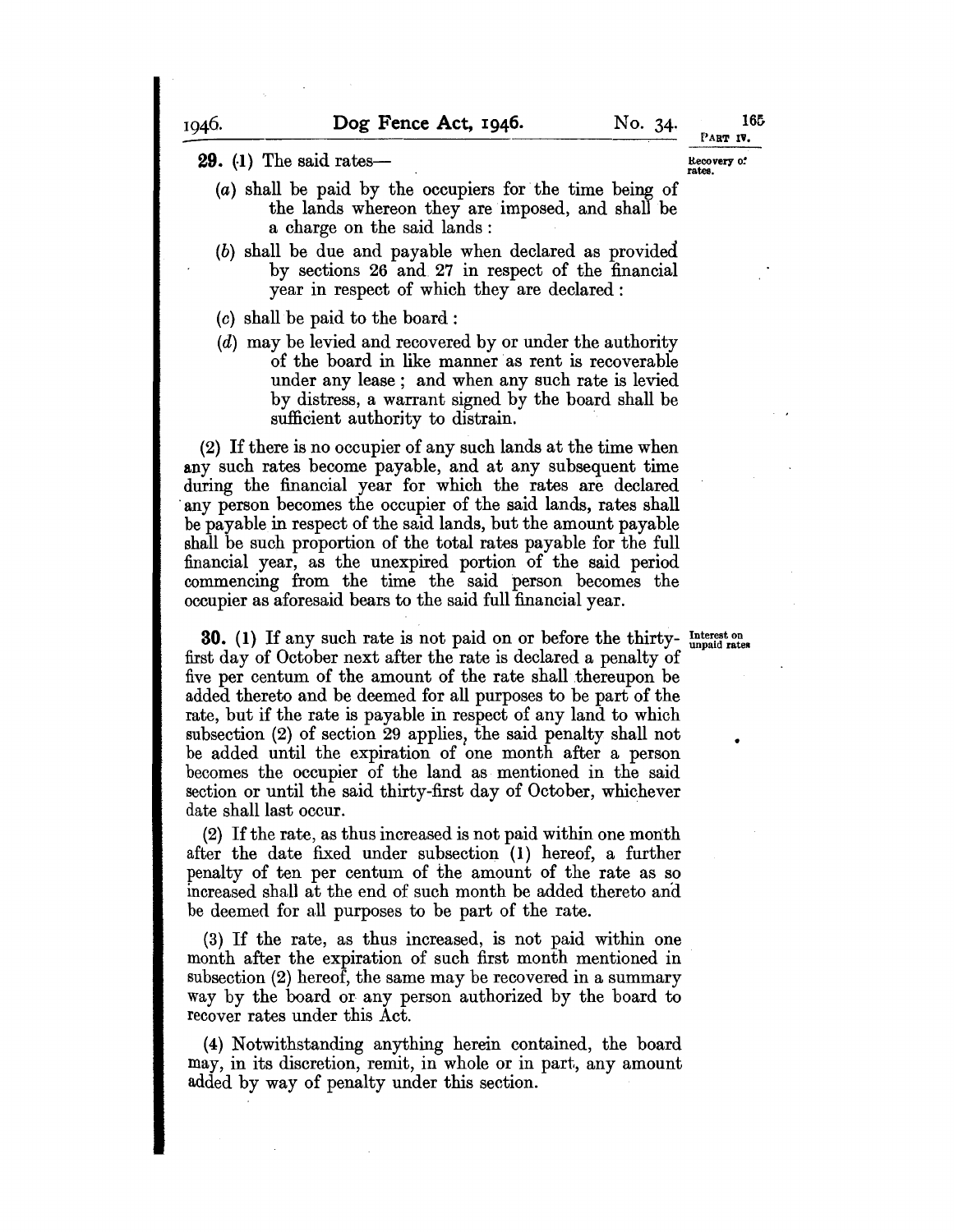**31.** (1) The Treasurer shall, out of moneys to be provided by Parliament for the purpose, as soon as may be after the commencement of any financial year, pay to the board a subsidy at the rate of one pound for every pound of the rates declared by the board for that financial year and payable in respect of that financial year.

(2) After the commencement of this Act the Treasurer may, without any further appropriation than this section, and in order to provide the board with sufficient funds with which to administer this Act prior to the collection of rates, pay to the board from the general revenue such amount as the Treasurer considers necessary but not exceeding one-half of the amount which the Treasurer estimates the said subsidy will amount to in the first financial year after the commencement of this Act. Any amount so paid shall be set off against any future subsidy payable pursuant to this section. The general revenue is hereby appropriated for the purpose of any payment pursuant to this subsection.

p.

Į.

 $\frac{1}{2}$ 

 $\mathbb{S}^2$ 

(新鮮語)

Dog Bence Fund.

*Advance to* 32. For the temporary accommodation of the board, the board by Treasurer. Treasurer may, without any further appropriation than this Treasurer may, without any further appropriation than this section, from time to time advance to the board from the general revenue any amount deemed necessary by the Treasurer for the purpose aforesaid. Any such amount shall be advanced at such interest and on such conditions as the Treasurer thinks fit and may be set off against any future subsidy payable to the board pursuant to section 31. The general revenue is hereby appropriated for the purpose of any payment pursuant to this section.

> 33. (1) The moneys of the board shall be held by the Treasurer in a fund called " The Dog Fence Fund".

 $(2)$  The fund shall consist of-

(a) any moneys received by the board as rates;

- (b). any moneys paid to the board. as a subsidy upon rates declared by the board ;
- $(c)$  any other moneys received by the board from whatever source arising.

(3) The said fund shall, without any further appropriation than this Act, be expended by the' board for the purposes of the execution and administration of this Act.

. Annual report.

34. (1) The board shall within three months after the close of each financial year, prepare and present to the Minister a balance-sheet and a report on its operations during that financial year and the report shall as soon as practicable after the receipt thereof be laid before both Houses of Parliament.

·'.{ 166

PABT IV. Government<br>subsidy. 1946.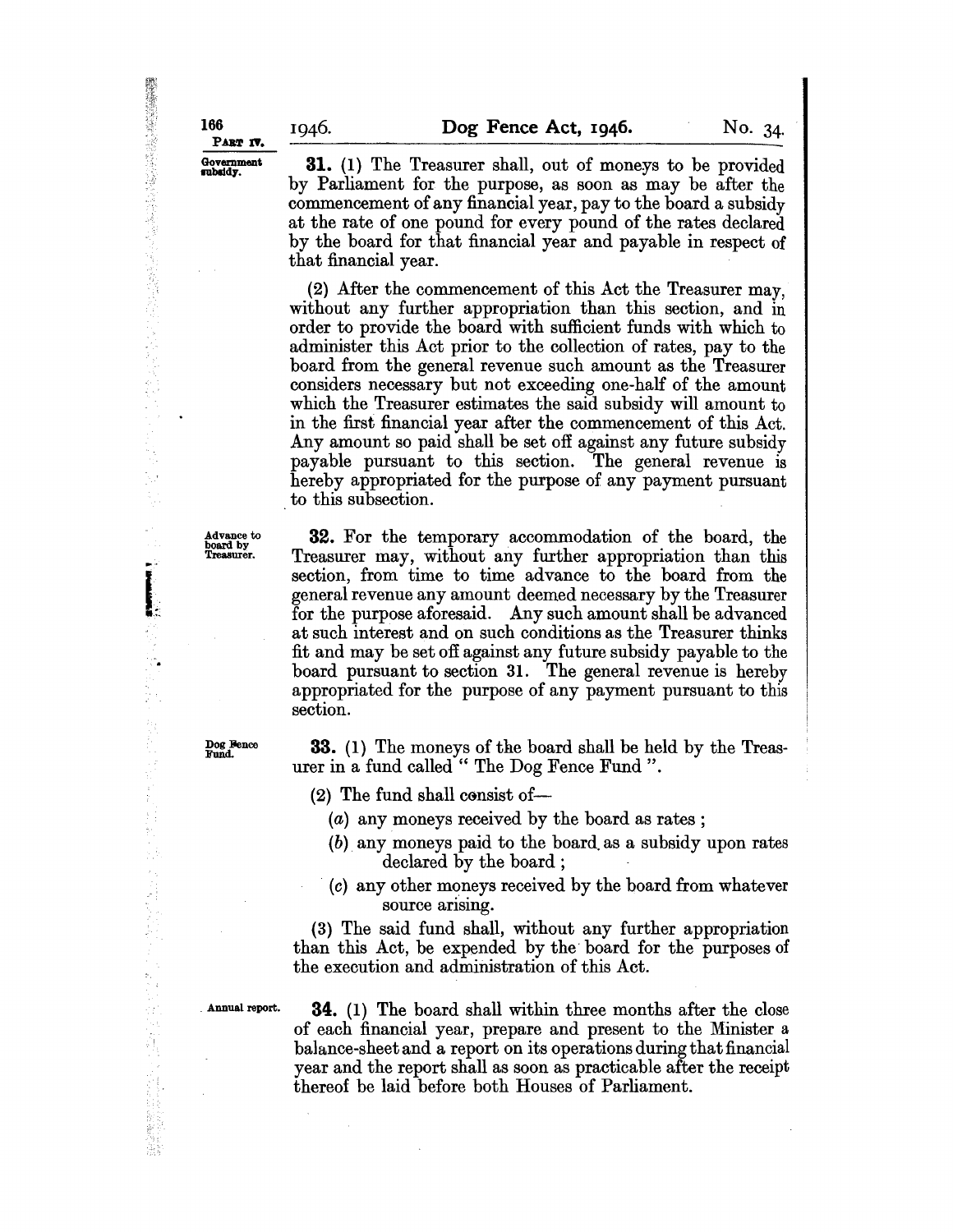16T

(2) The board shall, within fourteen days after presenting its report and balance-sheet to the Minister, file a copy thereof in the office of the Registrar of Companies, and the Registrar of Companies shall, without fee, permit any person to inspect the report and balance-sheet at any time during office hours.

(3) The board shall, within fourteen days after presenting its report and balance sheet to the Minister, publish in the *Gazette* a copy of the balance sheet.

35. (1) The Auditor-General shall make an annual audit of Audit the board's accounts and for the purpose of any audit may exercise any of the powers which he could exercise for the purpose of auditing the accounts of a Government department.

(2) For every such audit the board shall pay to the Treasurer a reasonable fee of an amount approved by the Treasurer.

### PART V.

MISCELLANEOUS.

**36.** (1) The board may arrange with the Minister, on such  $\frac{\text{Administrative}}{\text{arrangement}}$ . terms as are mutually agreed upon, for the carrying out by officers of the Department of Lands of any administrative work on behalf of the board and of the compiling and keeping

of any records necessary for the purposes of the board.

(2) Without limiting the generality of the foregoing provisions of this section, any such arrangements may provide that any measures or proceedings for the recovery of any rates under this Act may be taken on behalf of the board by officers of the Department of Lands and any measures or proceedings so taken shall for all purposes be deemed to be taken by the board.

37. The Minister may arrange for the inspection of the Inspection *oi*  37. The Minister may arrange for the inspection of the Inspection of dog fence by employees of the Government at such intervals Government dog fence by employees of the Government at such intervals dog fence bas are determined by the Minister on the recommendation of employees. as are determined by the Minister on the recommendation of the board.

38. (1) If any fence, being an improvement within the Provision as to meaning of Part VI. of the Pastoral Act, 1936, is included in  $_{\rm under~pastoral}^{\rm improvement}$ the  $\log$  fence, the value of the fence at the time it is so included shall be ascertained by the Pastoral Board.

PART **v.**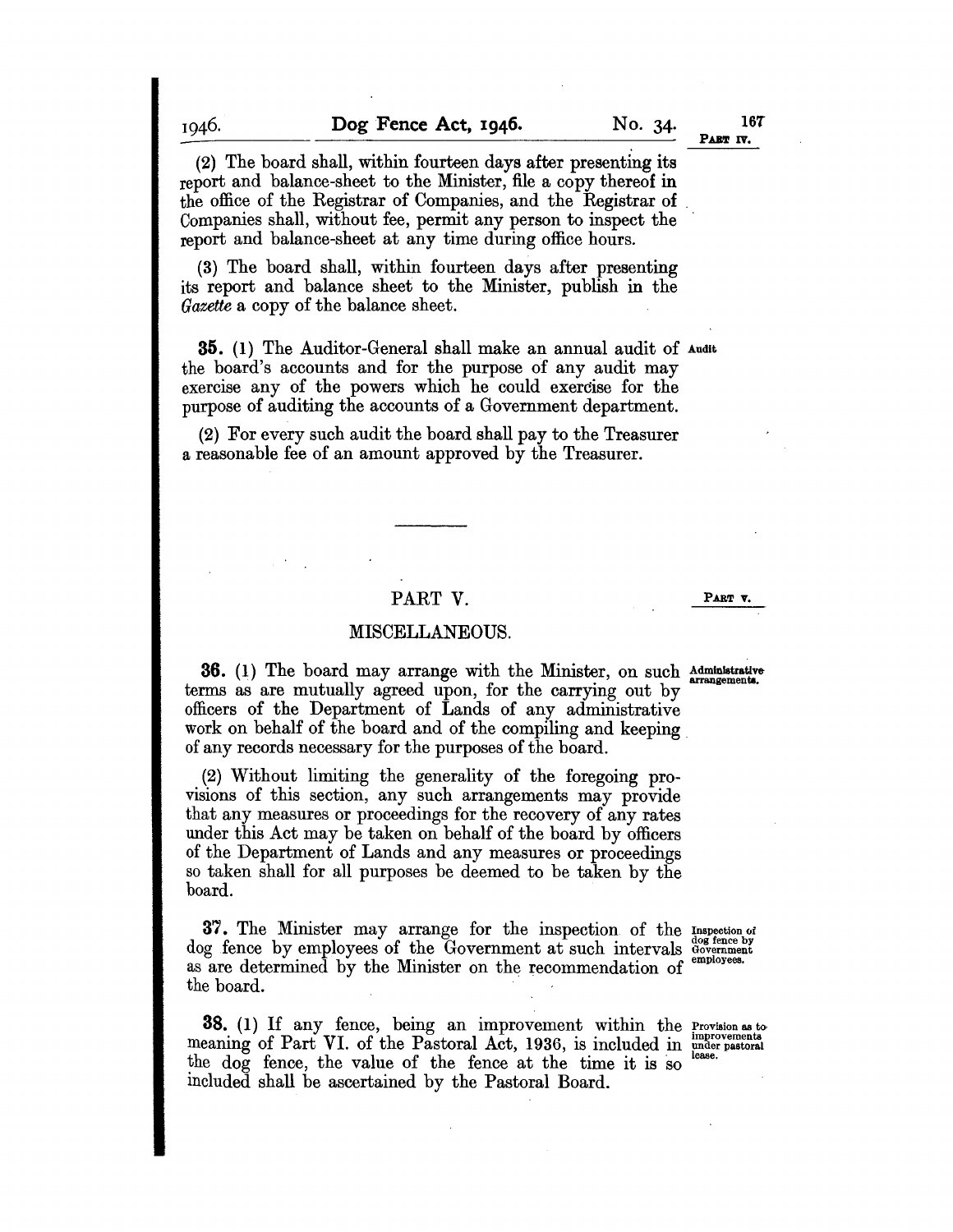(2) If at any subsequent time, any lessee becomes entitled to payment under the said Part VI. for the said improvement, the fence shall, for that purpose, be valued at not more than the amount ascertained as aforesaid except that the value may include the value of any repairs or additions to the fence carried out with the approval of the Minister and carried out' other than from moneys paid to the lessee for that purpose pursuant to this Act.

Effect of notice.

**39.** If any notice required to be given under this Act by the board is given to any occupier or to the owner of any fence, that notice shall be deemed to have been given to any successor in occupation or ownership of that occupier or owner.

Service of notice.

Recovery of<br>amounts<br>payable to board.

"<br>"" ...

Į.

ş.

ų

Ϊij ķ

記念

k, in<br>Th

> **40.** Any notice required by this Act to be given by the board to any person may be given by post addressed to the place of business or residence of such person.

> **41.** (1) Any amount which is payable to the board pursuant to section 20 or section 23, may be recovered by the board in any court of competent jurisdiction or in any manner in which rates are recoverable by the board under this Act and for that purpose any such amount shall be deemed to be a rate payable by the person 'by whom it is payable.

> (2) If any such amount is payable to the board by a vermin board within the meaning of the Vermin Act, 1935-1945, and the vermin board makes default for a period of at least six months in the payment thereof or any part thereof to the board, the Governor may by proclamation declare that, for the purpose of recovering the amount payable to the board, the board shall have the like power of declaring, levying and collecting rates under the Vermin Act, 1931-1945, as the vermin board would have, and, if any such proclamation is made, the board shall have the power aforesaid to the extent and subject to any conditions set out in the proclamation.

Penalty for failure to supply statement.

**42.** (1) Any person who fails to supply to the board a statement in writing such as is referred to in section 24 when required so to do pursuant to the said section and within the time required pursuant to the said section shall be guilty of an offence and liable to a penalty not exceeding twenty pounds ..

(2) Any person who supplies any such statement to the board which is false in any material part thereof shall be guilty of an offence and liable to a penalty not exceeding one hundred pounds.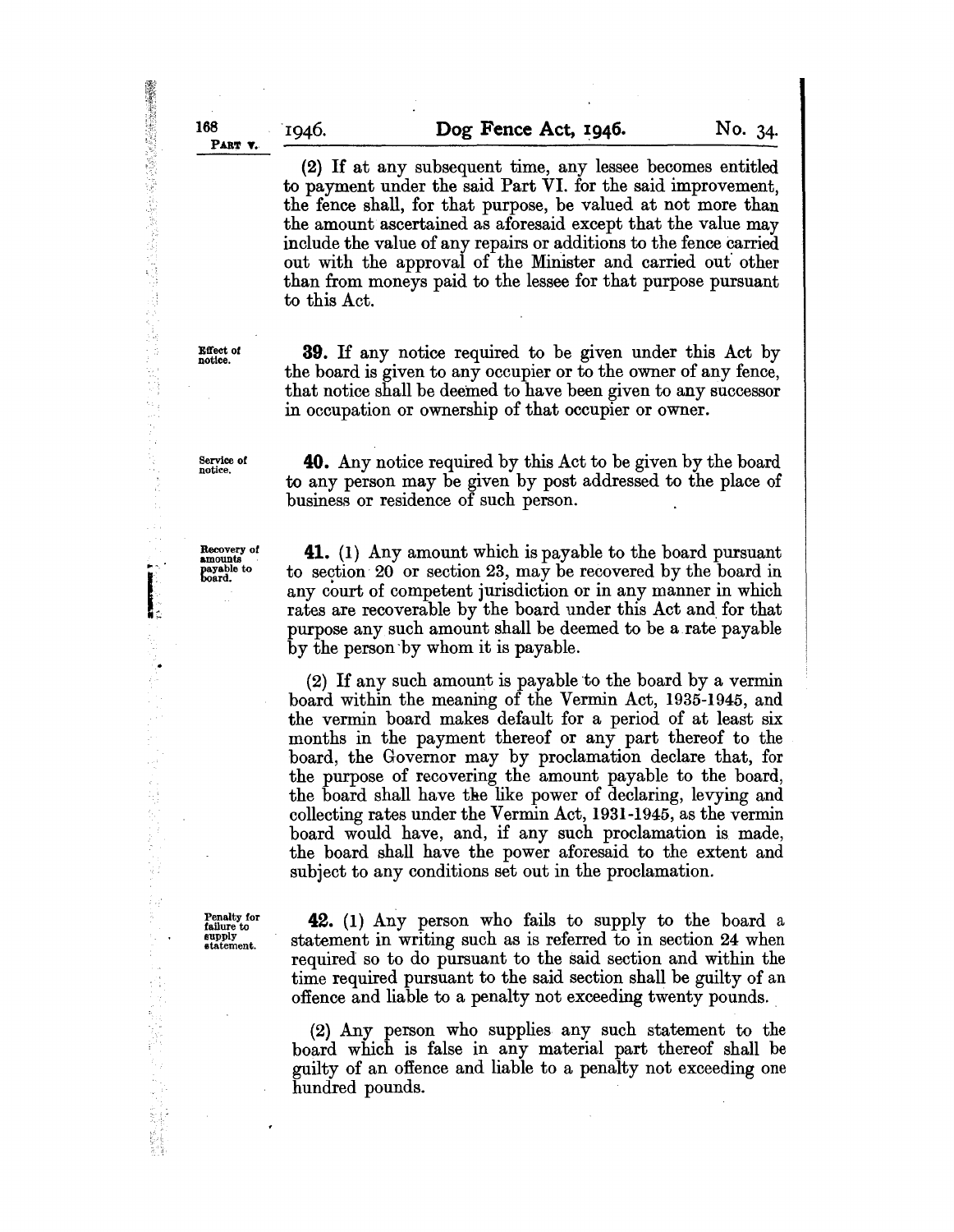43. Any person, whether the owner of the fence or not, Penalty for who wilfully damages any part of the dog fence shall be dog fence. . guilty of an offence and liable to a penalty not exceeding fifty pounds.

44. Any person, whether the owner of the fence or not, Penalty for who without the consent in writing of the board (the onus of  $\frac{1}{1000}$  fence proof of which shall lie on the defendant)—

(a) removes any part of the dog fence; or

(b) does any act whereby any part of the dog fence ceases to be a dog-proof fence,

shall be guilty of an offence and liable to a penalty not exceeding one hundred pounds.

**45.** Any person who-

Penalty for leaving gate open.

PART V.

(a) passing through a gateway in the dog fence leaves the gate thereof open; or

(b) opens and leaves open a gate in the dog fence,

shall be guilty of an offence and liable to a penalty not exceeding one hundred pounds.

**46.** Any person to whom any amount is paid pursuant to  $\frac{P_{\text{enalty}}}{\text{full cost}}$ section 24 who fails to apply that amount as required by or  $_{\rm apoly}^{\rm raming~\omega}$ pursuant to the said section, shall be guilty of an offence and  $\frac{\text{parameter of the data}}{\text{of the data}}$ 

47. The Governor may make any regulations necessary or Regulations. convenient for carrying this Act into effect.

48. All proceedings for offences against this Act shall be Summary disposal of summarily. disposed of summarily.

In the name and on behalf of His Majesty, I hereby assent to this Bill.

C. W. M. NORRIE, Governor.